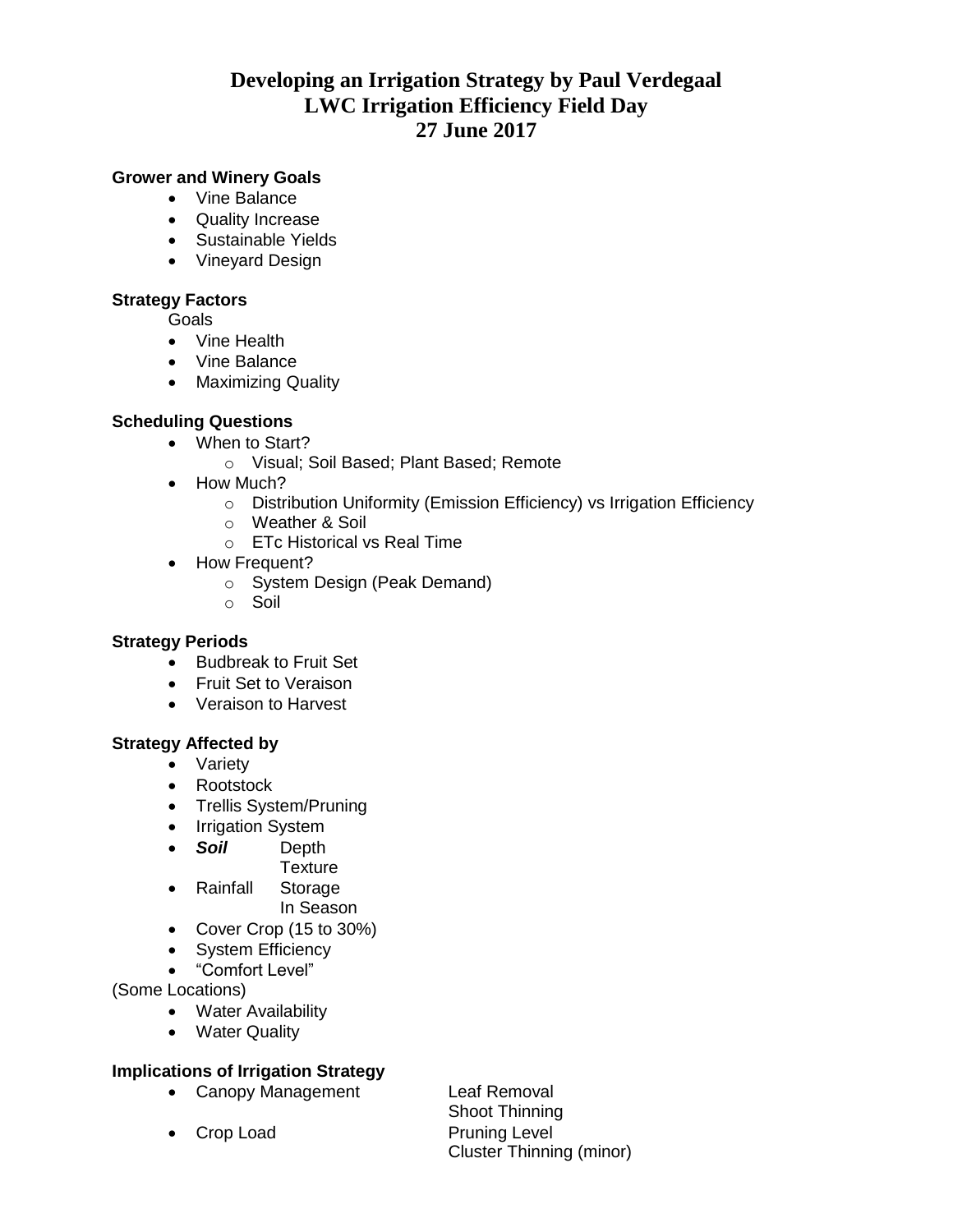#### **General Strategies**

- Early (vs Late) and More Severe Deficits
- Continual Deficits
- Severity of Deficit
- "Dry Farm"

### **Summary**

- Goals
	- Vine Balance; Yield vs Quality
- Constraints Vineyard Design Site Soil System Design Viticultural Practices Year
- Costs versus Returns
- Implementation Strategy When to Start Visual: Soil: Plant: Remote How Much to Apply **ETC**; Historic vs Current Frequency of Applications Soil & System

*Distribution Uniformity (Emission Efficiency)* **vs Irrigation Efficiency** D.U. = Output of Low Quarter (25%) of sampled emitters / Avg. Output of All Sampled Emitters

*Run Time*

Hours Irrigation  $=$   $ETe$  inches x Emitter Spacing inches Gallons per hour x 1.6

*Acre Inches Applied Water*

Acre Inches = Hours Irrigation x (gals per hr)  $x$  1.6 Emitter Spacing Inches

*Gallons per Vine* Gallons = 0.623 x Inches of Applied Water x Vine Spacing inches

*Crop Coefficient Kc*

 $Kc = 0.002 + 0.017$  x Percent shaded area between rows at Solar Noon Or  $Kc = 1.7 \times \%$  Shaded Area

Acre Inch  $= 27,154$  gals per acre Acre Foot = 325,928 gals per acre

#### **Plant-available water holding capacities of various textured soil.**

|                                                | <b>Plant-Available Water Holding</b><br><b>Capacity</b> (inches of water |
|------------------------------------------------|--------------------------------------------------------------------------|
| <b>Soil Texture</b>                            | per foot of soil)                                                        |
| Very coarse sands                              | $0.4 - 0.75$                                                             |
| Coarse sands, fine sands, loamy sands          | $0.75 - 1.25$                                                            |
| Sandy Ioams, fine sandy Ioams                  | $1.25 - 1.75$                                                            |
| Very fine sandy loams, loams, silt loams       | $1.50 - 2.30$                                                            |
| Clay loams, silty clay loams, sandy clay loams | $1.75 - 2.50$                                                            |
| Sandy clays, silty clays, clays                | $1.60 - 2.50$                                                            |

Schwankl, L. and T. Prichard. 2009. UC Drought Management Web Site